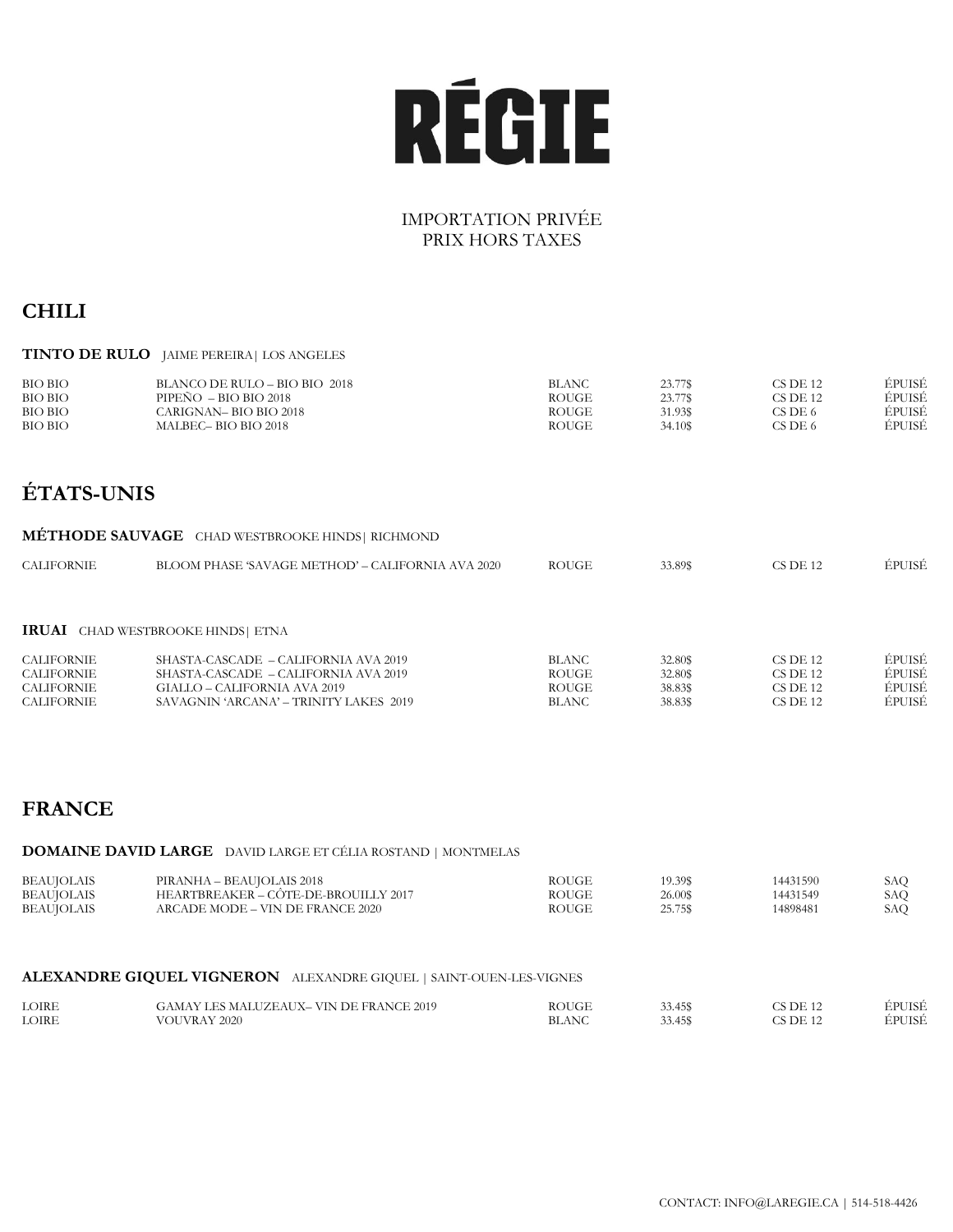# **FRANCE (SUITE)**

### **HUIT-LAUNAY** ALEXANDRE GIQUEL | SAINT-OUEN-LES-VIGNES

| <b>LOIRE</b><br>LOIRE<br>LOIRE                                                                                                       | CABERNET FRANC - VIN DE FRANCE 2018<br><b>GAMAY PET NAT – VIN DE FRANCE 2020</b><br>PET NAT 36 MOIS SUR LATTES-VIN DE FRANCE 2018                                                                                                                                                                                                                                         | <b>ROUGE</b><br><b>BULLES</b><br><b>BULLES</b>                                                                               | 34.76\$<br>31.25\$<br>34.76\$                                                        | CS DE 6<br>CS DE 6<br>CS DE 6                                                        | ÉPUISÉ<br>ÉPUISÉ<br>ÉPUISÉ                                                                                                   |
|--------------------------------------------------------------------------------------------------------------------------------------|---------------------------------------------------------------------------------------------------------------------------------------------------------------------------------------------------------------------------------------------------------------------------------------------------------------------------------------------------------------------------|------------------------------------------------------------------------------------------------------------------------------|--------------------------------------------------------------------------------------|--------------------------------------------------------------------------------------|------------------------------------------------------------------------------------------------------------------------------|
|                                                                                                                                      | LA TABLE ROUGE PHILIPPE CHIGARD & CLAUDE CABEL-AIRAUD   NOIZAY                                                                                                                                                                                                                                                                                                            |                                                                                                                              |                                                                                      |                                                                                      |                                                                                                                              |
| LOIRE<br>LOIRE<br>LOIRE<br>LOIRE                                                                                                     | CHENIN BLANC VIEILLES VIGNES - VIN DE FRANCE 2019<br>CABERNET FRANC/PINOT D'AUNIS - VIN DE FRANCE 2018<br><b>GAMAY - VIN DE FRANCE 2018</b><br>PET NAT CHENIN - VIN DE FRANCE 2018                                                                                                                                                                                        | <b>BLANC</b><br><b>ROUGE</b><br><b>ROUGE</b><br><b>BULLES</b>                                                                | 34.76\$<br>34.76\$<br>34.76\$<br>32.15\$                                             | CS DE 6<br>CS DE 6<br>CS DE 6<br>CS DE 6                                             | ÉPUISÉ<br>ÉPUISÉ<br>ÉPUISÉ<br>ÉPUISÉ                                                                                         |
|                                                                                                                                      | LES FOSSES ROUGES BENOIT SAVIGNY   TRÔO                                                                                                                                                                                                                                                                                                                                   |                                                                                                                              |                                                                                      |                                                                                      |                                                                                                                              |
| <b>LOIRE</b>                                                                                                                         | PINEAU D'AUNIS « ÉPURE » - VIN DE FRANCE 2020                                                                                                                                                                                                                                                                                                                             | <b>ROUGE</b>                                                                                                                 | 27.96\$                                                                              | CS DE 12                                                                             | 4 X 12                                                                                                                       |
|                                                                                                                                      | <b>DOMAINE HOUILLON</b> CHARLOTTE & AURÉLIEN HOUILLON   FAUCON                                                                                                                                                                                                                                                                                                            |                                                                                                                              |                                                                                      |                                                                                      |                                                                                                                              |
| <b>RHÔNE</b><br>RHÔNE<br><b>RHÔNE</b><br>RHÔNE<br>RHÔNE                                                                              | VIELLES VIGNES - CÔTES DU RHÔNE 2018<br>TERRASSES – CÔTES DU RHÔNE 2018<br>CINSAULT - VIN DE FRANCE 2018<br>GRENACHE/SYRAH/CINSAULT - CÔTES DU RHÔNE 2018<br>INDIGO – CÔTES DU RHÔNE 2018                                                                                                                                                                                 | <b>ROUGE</b><br><b>ROUGE</b><br><b>ROUGE</b><br><b>ROUGE</b><br><b>ROUGE</b>                                                 | 45.55\$<br>50.77\$<br>54.68\$<br>56.42\$<br>66.40\$                                  | CS DE 6<br>CS DE 6<br>$CS$ DE $6$<br>CS DE 6<br>$CS$ DE $6$                          | ÉPUISÉ<br>ÉPUISÉ<br>ÉPUISÉ<br>ÉPUISÉ<br>ÉPUISÉ                                                                               |
|                                                                                                                                      | <b>CORENTIN HOUILLON</b> CORENTIN HOUILLON   SERRIÈRES EN CHAUTAGNE                                                                                                                                                                                                                                                                                                       |                                                                                                                              |                                                                                      |                                                                                      |                                                                                                                              |
| <b>SAVOIE</b><br><b>SAVOIE</b><br><b>SAVOIE</b><br><b>SAVOIE</b><br><b>SAVOIE</b><br><b>SAVOIE</b><br><b>SAVOIE</b><br><b>SAVOIE</b> | VERONNET BLANC - SAVOIE 2020<br>MONTÉE FURIEUSE - VIN-DE-SAVOIE-CHAUTAGNE 2020<br>FORCE OF NATURE - ROUSSETTE DE SAVOIE 2020<br>VIEUX FOUG - VIN-DE-SAVOIE-CHAUTAGNE 2020<br>ARCANE MAGNUM (1.5L) – VIN-DE-SAVOIE-CHAUTAGNE 2020<br>ARCANE - VIN-DE-SAVOIE-CHAUTAGNE 2020<br>COSMOS - VIN-DE-SAVOIE-CHAUTAGNE 2020<br>COSMOS MAGNUM (1.5L) - VIN-DE-SAVOIE-CHAUTAGNE 2020 | <b>BLANC</b><br><b>BLANC</b><br><b>BLANC</b><br><b>ROUGE</b><br><b>ROUGE</b><br><b>ROUGE</b><br><b>ROUGE</b><br><b>ROUGE</b> | 38.40\$<br>47.07\$<br>47.07\$<br>47.07\$<br>99.85\$<br>50.99\$<br>50.99\$<br>99.85\$ | CS DE 6<br>CS DE 6<br>CS DE 6<br>CS DE 6<br>CS DE 3<br>CS DE 6<br>CS DE 6<br>CS DE 3 | <b>DISPO</b><br><b>DISPO</b><br><b>DISPO</b><br><b>DISPO</b><br><b>DISPO</b><br><b>DISPO</b><br><b>DISPO</b><br><b>DISPO</b> |
| <b>HONGRIE</b>                                                                                                                       |                                                                                                                                                                                                                                                                                                                                                                           |                                                                                                                              |                                                                                      |                                                                                      |                                                                                                                              |
|                                                                                                                                      | LENKEY PINCÉSZET GÉZA LENKEY   MÁD                                                                                                                                                                                                                                                                                                                                        |                                                                                                                              |                                                                                      |                                                                                      |                                                                                                                              |
| <b>TOKAJ</b><br><b>TOKAJ</b><br><b>TOKAJ</b><br><b>TOKAJ</b><br>TOKAJ                                                                | KORAI ÖRÖMÖK- TOKAJ-MÀD 2017<br>FLOW - TOKAJ-MÀD 2017<br>ÚRÁGYA HÁRSLEVELŰ-TOKAJ-MÀD 2011<br>BOMBOLY-TOKAJ-MÀD 2007<br>NOVEMBER 2012 (500 ML) - TOKAJ-MÀD 2012                                                                                                                                                                                                            | <b>BLANC</b><br><b>BLANC</b><br><b>BLANC</b><br><b>BLANC</b><br><b>BLANC</b>                                                 | 21.98\$<br>26.22\$<br>33.89\$<br>45.55\$<br>38.18\$                                  | CS DE 12<br>CS DE 12<br>CS DE 12<br>CS DE 6<br>CS DE 6                               | <b>DISPO</b><br><b>DISPO</b><br><b>DISPO</b><br><b>DISPO</b><br><b>DISPO</b>                                                 |
| <b>ITALIE</b>                                                                                                                        |                                                                                                                                                                                                                                                                                                                                                                           |                                                                                                                              |                                                                                      |                                                                                      |                                                                                                                              |
|                                                                                                                                      | <b>CAPRERA</b> LUCA PAOLO VIRGILIO   L'AQUILA                                                                                                                                                                                                                                                                                                                             |                                                                                                                              |                                                                                      |                                                                                      |                                                                                                                              |
| <b>ABRUZZES</b><br><b>ABRUZZES</b><br><b>ABRUZZES</b>                                                                                | FORTUNA - TREBBIANO D'ABRUZZO 2018<br>LE VASCHE - CERASUOLO D'ABRUZZO 2018<br>LE VASCHE - MONTEPULCIANO D'ABRUZZO 2017                                                                                                                                                                                                                                                    | <b>BLANC</b><br>ROSÉ<br><b>ROUGE</b>                                                                                         | 28.61\$<br>28.61\$<br>32.36\$                                                        | CS DE 12<br>CS DE 12<br>CS DE 12                                                     | <b>DISPO</b><br>ÉPUISÉ<br><b>DISPO</b>                                                                                       |
|                                                                                                                                      | <b>RACINA</b> CARMELO CAMBARERI   VILLA SAN GIOVANNI                                                                                                                                                                                                                                                                                                                      |                                                                                                                              |                                                                                      |                                                                                      |                                                                                                                              |
| <b>CALABRE</b><br><b>CALABRE</b><br><b>CALABRE</b>                                                                                   | SANGU – VINO DA TAVOLA 2021<br>ENTROPIA – VINO DA TAVOLA 2021<br>SCIURI - VINO DA TAVOLA 2021                                                                                                                                                                                                                                                                             | <b>ROUGE</b><br><b>ORANGE</b><br>ORANGE                                                                                      | 53.81\$<br>53.81\$<br>58.82\$                                                        | CS DE 6<br>CS DE 6<br>CS DE 6                                                        | <b>JUILLET</b><br><b>SEPT</b><br><b>SEPT</b>                                                                                 |
| I CA RO                                                                                                                              | ROCCO, LUCA, GIANMARCO & FABIO   GENZANO DI ROMA                                                                                                                                                                                                                                                                                                                          |                                                                                                                              |                                                                                      |                                                                                      |                                                                                                                              |
| LATIUM<br>LATIUM<br><b>LATIUM</b>                                                                                                    | NEMICO – VINO DA TAVOLA 2021<br>ROSARIO – VINO DA TAVOLA 2021<br>OPERAIO - VINO DA TAVOLA 2021                                                                                                                                                                                                                                                                            | <b>BLANC</b><br>ROSÉ<br><b>ROUGE</b>                                                                                         | 27.61\$<br>28.22\$<br>28.22\$                                                        | CS DE 12<br>CS DE 12<br>CS DE 12                                                     | <b>SEPT</b><br><b>SEPT</b><br><b>SEPT</b>                                                                                    |